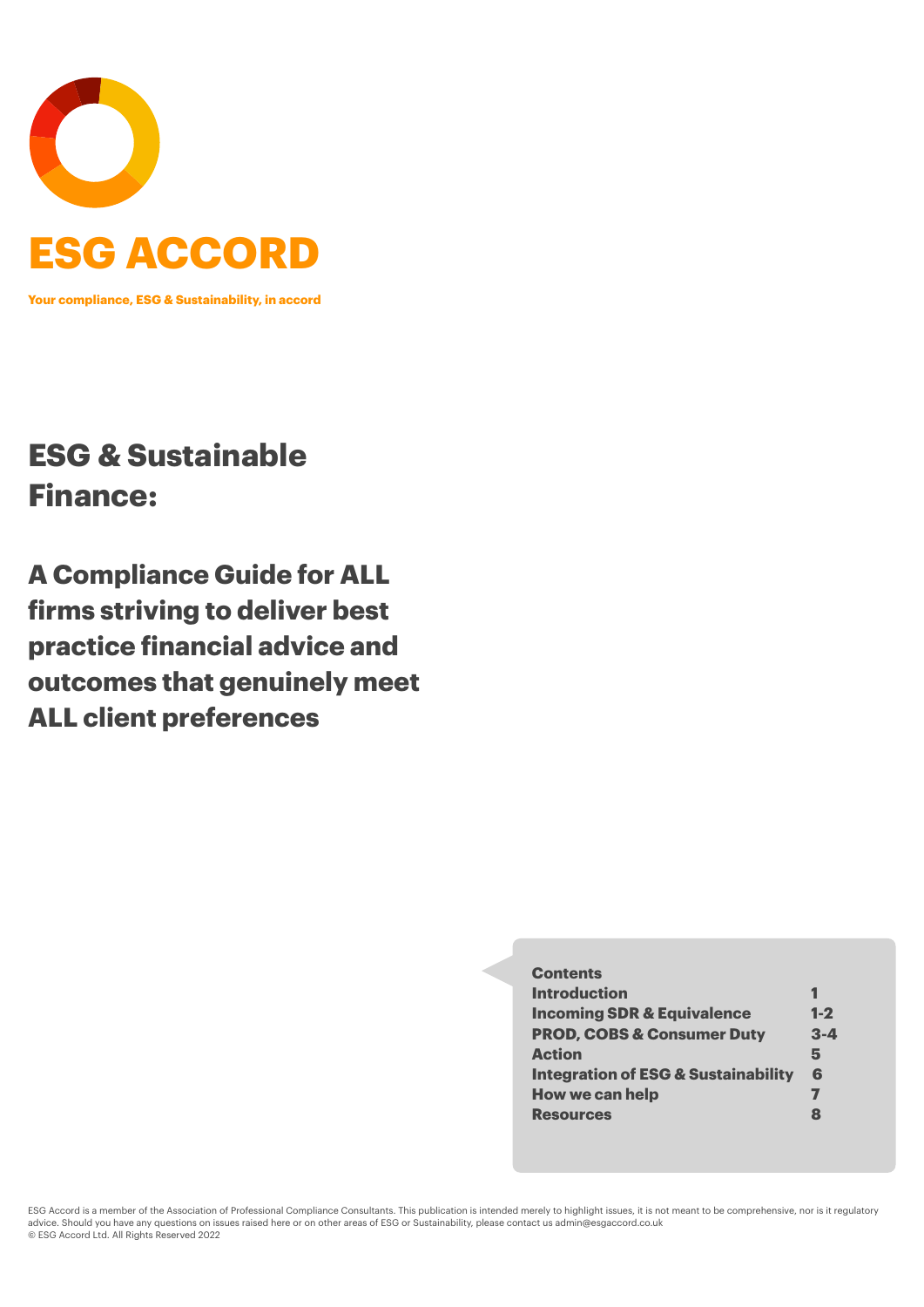

## **INTRODUCTION**

The investable universe of funds has dramatically changed in the last couple of years in response to the increasing availability of metrics for ESG and Sustainability.

The investment space is now awash with newly authorised ESG and Sustainable funds. In addition, many existing funds have been retro-fitted to include a host of newly available metrics.

This means it is now highly likely that ESG and Sustainability risks are, and will continue to be, financially relevant to a fund's investment process - even when they are not specifically marketed as ESG and Sustainable Funds.

For these reasons, this guide is for ALL firms striving to deliver best practice financial advice and outcomes that genuinely meet ALL client preferences.

#### **We aim to give you insight on:**

- **O INCOMING SDR & EQUIVALENCE**. Key pointers on what you need to know about the SDR and the UK's stated EU equivalence for ESG and Sustainable Finance
- **PROD, COBS & CONSUMER DUTY**. Why your existing compliance procedures need to catch up with the changes in the investment space
- **ACTION**. What to do to update your compliance and prepare your firm for longevity in the face of additional regulatory actions or guidance

## **INCOMING SDR & EQUIVALENCE**

The Government and Regulators are increasingly focused on Sustainability and this extends deeply into the financial services industry.

The FCA is now in the process of developing its own sustainability disclosure framework and whilst the UK did not transpose or apply the EU SFDR or Taxonomy Regulation after its withdrawal from the EU there is broad intention to be aligned with the EU.

In April 2021 Rishi Sunak wrote to the FCA & PRC;

**"The UK is aiming to ensure every financial decision takes climate change into account."**

The FCA is already looking beyond its climate remit. The FCA response to the Committee's report, 'Net Zero and the Future of Finance' includes;

**"We will also need to deepen our work on ESG issues, beyond climate change. For instance, we will need to consider more fully the role of finance in dealing with other environmental issues, such as biodiversity (as set out in the Dasgupta Review, February 2021), as well as social issues, such as racial equality, the living wage and diversity and inclusion."**

In June 2021 the FCA wrote to AFM chairs for Authorised ESG & Sustainable Investment Funds: Improving quality and clarity. There are now guiding principles for asset managers for funds marketed with a sustainability and ESG focus to describe their investment strategies clearly and any assertions made about their goals are reasonable and substantiated.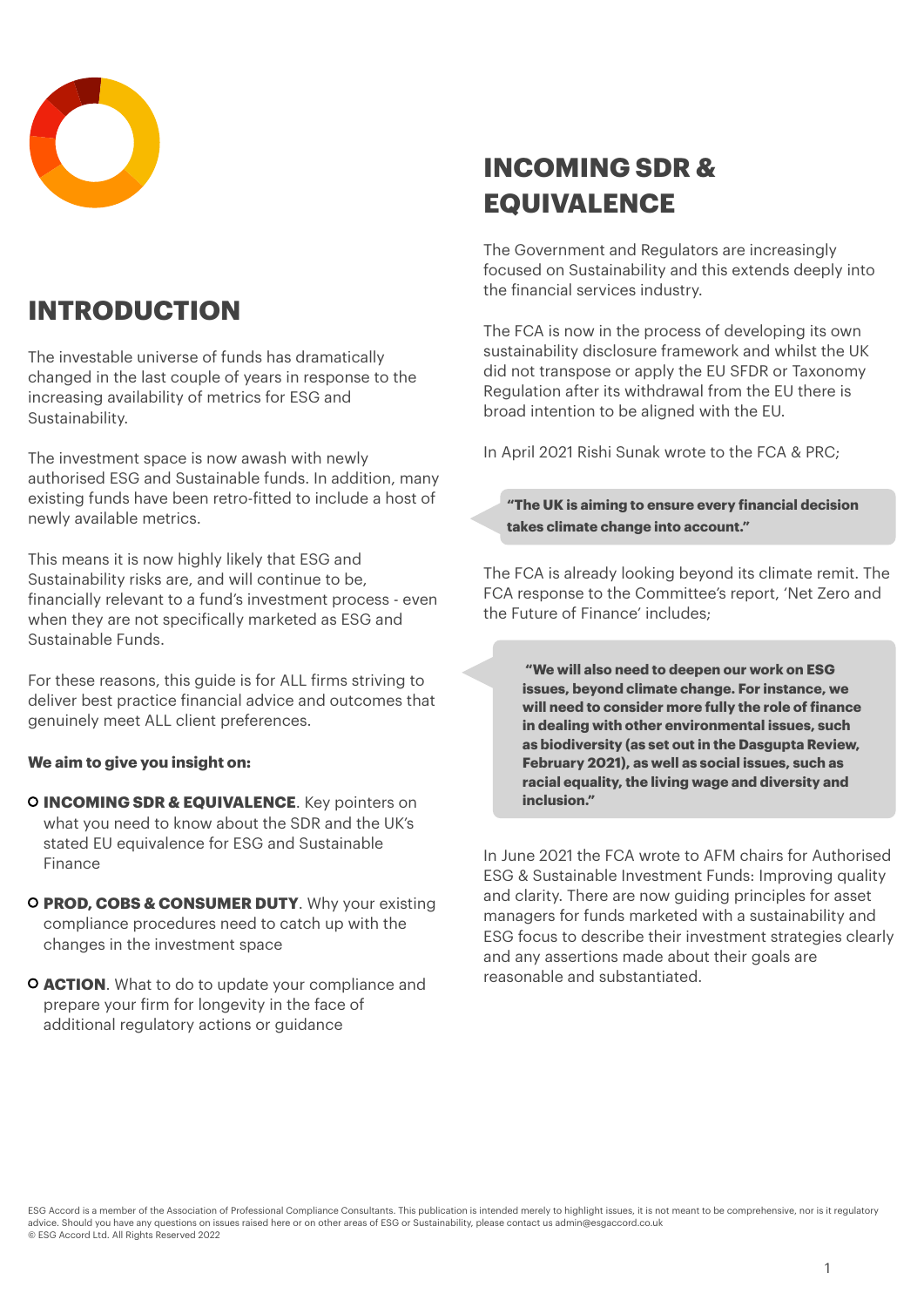

## **INCOMING SDR & EQUIVALENCE continued…**

The FCA Sustainability Finance Strategy is based on five themes;

- **Transparency** promoting transparency on climate change and wider sustainability along the value chain
- **Trust** building trust and integrity in ESG-labelled instruments, products and the supporting ecosystem
- **Tools** working with others to enhance industry capabilities and support firms' management of climate-related and wider sustainability risks, opportunities and impacts
- **Transition** supporting the role of finance in delivering a market-led transition to a more sustainable economy
- **Team** developing strategies, organisational structures, resources and tools to support the integration of ESG into FCA activities

#### **The UK Sustainability Disclosure Regime (SDR)**

To coincide with COP26 Finance Day on Nov 3rd 2021, the FCA released the Discussion Paper DP21/4 - Sustainability Disclosure Requirements (SDR) and investment labels. It closed for feedback on Jan 7th 2022.

The DP21/4 is part of the FCAs contribution to deliver the Government's Greening Finance: A Roadmap to Sustainable Investing. DP21/4 outlines the FCA approach to the SDR and the sustainable label system that will apply. It will have significant implications for advisers, funds and the wider financial services industry.

The labels are set to cover ALL funds to aid consumer choice, capture opportunities to benefit consumers, reduce greenwashing and consumer risk. Key aspects of the product labels system will be a product classification and labelling system designated currently as 'not sustainable', 'responsible', 'transitioning', 'aligned' or 'impact' products.

The EU has moved ahead with their Sustainable Finance rules and it is expected that the UK will mirror many of the EU's proposals. This makes it easier for large crossborder financial services firms and meets Government plans for a sustainable economy.

EU Categories for financial promotions (refer to the taxonomy):

- **Article 6** covers funds that don't integrate any sort of sustainability into their process. These must be clearly labelled as non-sustainable with reasoning. Likewise, the rules for rationale and reporting work both ways for the ESG and Sustainability exclusion or inclusion. Effectively this means ESG and Sustainability disclosures for ALL funds - not just those marketed as Green or ESG!
- **Article 8** "products promoting environmental or social characteristics"
- **Article 9** "products with a sustainable investment objective"

**The rules work both ways for inclusion and exclusion rationale and reporting for ESG and Sustainability risks within the investment process of Article 6 funds. Effectively this means ESG and Sustainability disclosures for ALL funds - not just those marketed as Green or ESG!**

At ESG Accord, we have considered the investment space, UK equivalence to the SFDR and the SDR Fund Labels and we have used the following model as a basis for our compliance framework:

The Investment Spectrum:

**No ESG & Sustainability** ESG **ESG+ Screened Underpins** Responsible & Sustainable **UN SDGs & Impact Investing Ethical Screening** 

ESG Accord is a member of the Association of Professional Compliance Consultants. This publication is intended merely to highlight issues, it is not meant to be comprehensive, nor is it regulatory advice. Should you have any questions on issues raised here or on other areas of ESG or Sustainability, please contact us [admin@esgaccord.co.uk](mailto:admin@esgaccord.co.uk) © ESG Accord Ltd. All Rights Reserved 2022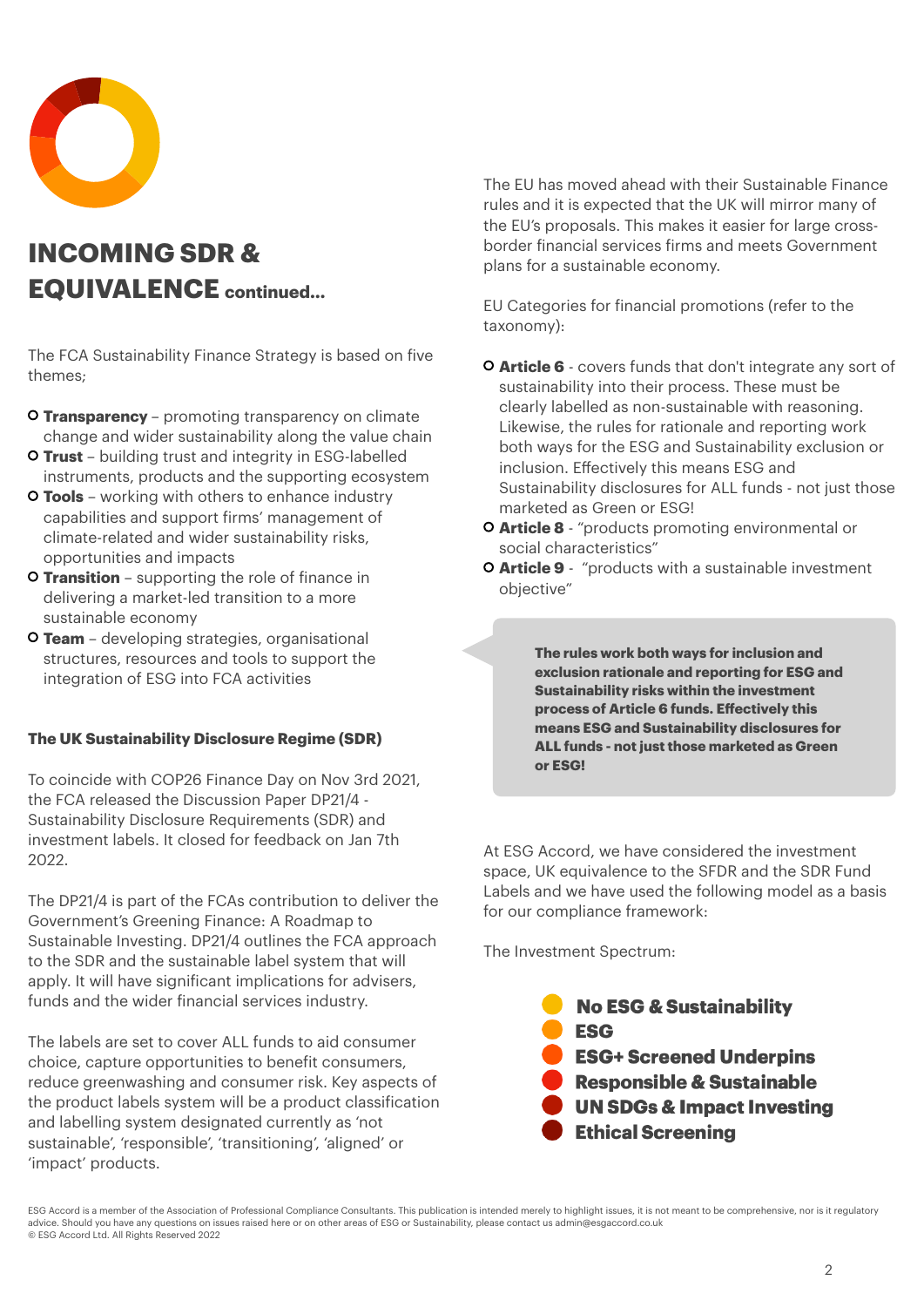

## **PROD, COBS & CONSUMER DUTY**

PROD is part of the FCA objectives to deliver better outcomes for investors. By using the term 'target market' the Regulator aims for the Manufacturers (Asset Managers) and Distributors (Advice Firms) to match target market descriptors with their client needs.

As set out in our introduction to this guide, the investable universe has dramatically changed in the last couple of years in response to the advancing availability of metrics for ESG and Sustainability.

The current MiFID II PROD structure for target markets is based on the investable universe.

Mark Manning, Technical Specialist. Sustainable Finance & Stewardship at FCA;

> **"In many respects, ESG is already in scope when advisers give investment advice. Under existing rules, firms have to act in a client's best interest and collect all necessary information to understand the client's investment objectives. In that context, suitability, within our conduct of business rules, already requires the consideration of ESG preferences. The rules set out the objectives that a firm is required to consider but this is not intended to be an exhaustive list."**

COBS 9A.2 Assessing suitability: the obligations details the reasonable steps for suitable recommendations and obtaining necessary client information. COBS 9A.2 is mentioned in PROD 3.3.18. PROD 3.3.18 is about the procedures and measures for deciding target markets and assessing the services an Adviser will provide.

#### **PROD 3.3 Distribution of product and investment services sets out items for UK Financial Advisers.**

We encourage all advice firms, compliance firms and para-planners to read the following PROD overview on the next page. From this it is clear that existing compliance processes need to catch up with the evolved investment space.

PROD participation can help ensure the flow of information and feedback. This, alongside Consumer Duty, can be viewed as a regulatory route to assist aligning client preferences and objectives for suitable outcomes and, indeed, the incoming Fund Labels.

Additionally, the FCA Discussion Paper DP21/4 - Sustainability Disclosure Requirements (SDR) and investment labels sets out the following for Advisers;

1.11 Building on existing rules, a key aim will be to confirm that they should take sustainability matters into account in their investment advice and understand investors' preferences on sustainability to ensure their advice is suitable.

ESG & Sustainability is a best practice and suitability imperative. Where you follow existing regulatory processes you will be able to rest assured that all advisers in your firm are handling ESG & Sustainability preferences and objectives in a standardised and reportable way in line with the PROD, COBS and Consumer Duty requirements.

- **O** Challenging funds and dialogue with fund managers equates to influence and feedback on product design in this fast moving space
- Granular questioning and challenging of funds is an action to reduce greenwashing! Upping your due diligence will increase transparency right through the product life-cycle
- These actions have the potential to increase suitable client outcomes - and you will sufficiently demonstrate the Knowing Your Client requirement!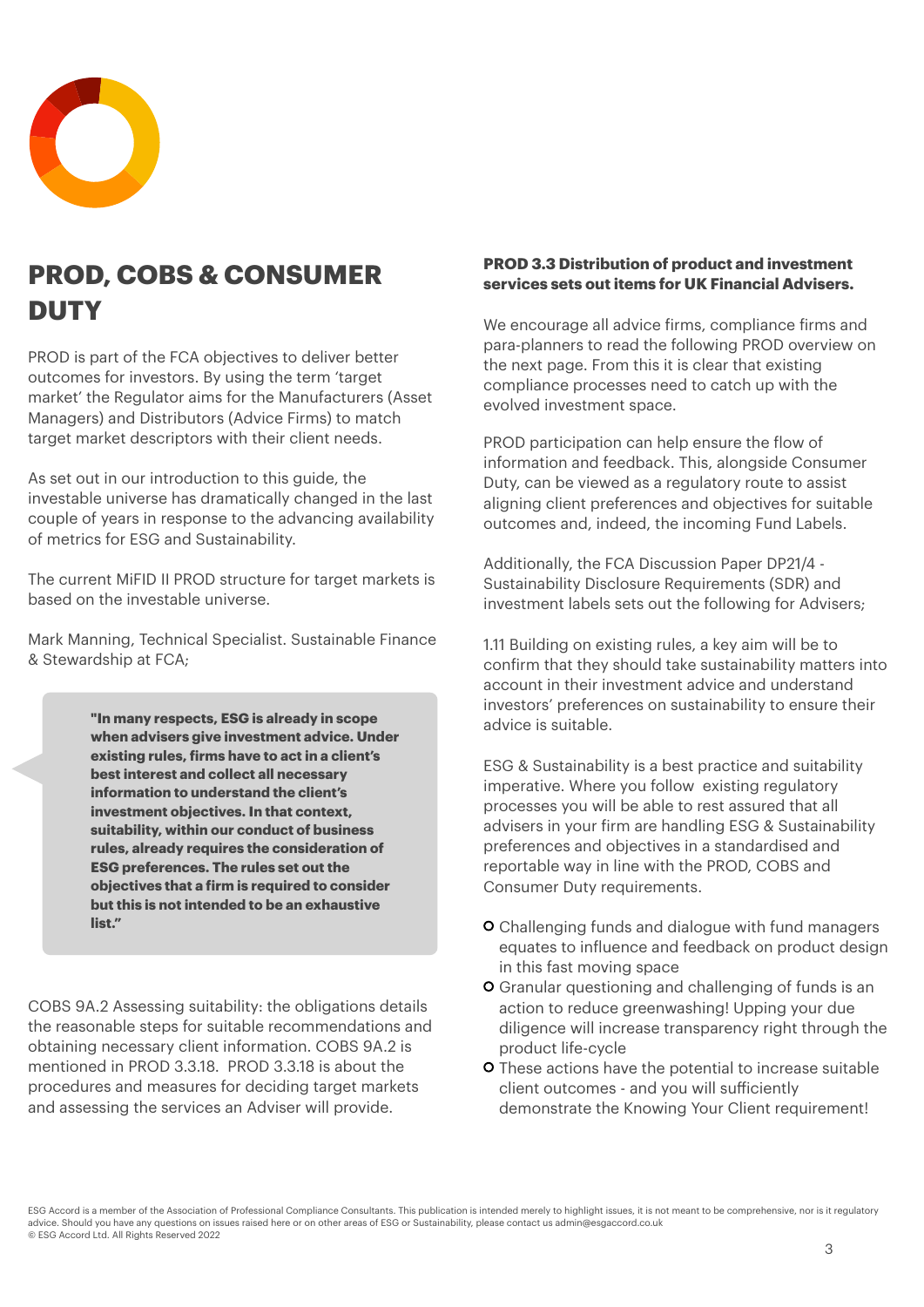

## **PROD, COBS & CONSUMER**

## **DUTYcontinued…**

#### **Key areas under current PROD requirements:**

### **3.3.1**

Distributors must understand financial instruments, they must asses compatibility with the needs of their clients and take account of the Manufacturer's identified target market.

### **3.3.3**

Distributors should obtain information from Manufacturers to understand and have knowledge to ensure distribution is in accordance the needs, characteristics and objectives of the target market.

### **3.3.9**

Distributors should determine the target market even if not defined by the Manufacturers.

### **3.3.10**

Distributors identify target markets and distribution strategy with the information from the Manufacturers and the information they hold on their own clients.

### **3.3.11**

For the target market and distribution strategy, Distributors should take into consideration the nature of the financial instruments and recommend how they will fit with their clients' needs and risk appetite.

### **3.3.12**

Distributors must identify target markets for each financial instrument at a sufficiently granular detail.

## **3.3.15**

Distributors must have adequate product governance to ensure financial instruments and services are compatible with the needs, characteristics and objectives of the identified target market. Their distribution strategy is consistent with target market. Distributors must identify and assess the needs of clients so their interests are not compromised by commercial or funding pressures. They must identify groups of clients whose needs, characteristics and objectives for which the financial instrument or investment service is not compatible (negative target market).

## **3.3.16**

[Distributors](https://www.handbook.fca.org.uk/handbook/glossary/G3563d.html?date=2018-04-01) should periodically review product governance arrangements under [PROD 3.3.15R](https://www.handbook.fca.org.uk/handbook/PROD/3/3.html?date=2018-04-01#D126) and take appropriate actions when needed to ensure they remain robust and fit for their purpose.

### **3.3.21**

The management must have effective control over the product governance when determining the range of financial instruments offered or recommended and the services it provides to each target market.

### **3.3.22**

Relevant staff must have the necessary expertise to understand the characteristics and risks of the financial instruments they will distribute, the services provided and the needs, characteristics and objectives of the identified target market.

### **3.3.26**

To regularly review the f[inancial instruments](https://www.handbook.fca.org.uk/handbook/glossary/G1519.html?date=2018-04-01) which are [distributed](https://www.handbook.fca.org.uk/handbook/glossary/G3562d.html?date=2018-04-01) and the services provided, this must take account of any event that could materially affect the potential risk to the identified target market.

### **3.3.27**

Distributors must assess at least if the f[inancial](https://www.handbook.fca.org.uk/handbook/glossary/G1519.html?date=2018-04-01)  [instrument](https://www.handbook.fca.org.uk/handbook/glossary/G1519.html?date=2018-04-01) or [investment service](https://www.handbook.fca.org.uk/handbook/glossary/G603.html?date=2018-04-01) remains consistent with the needs, characteristics and objectives of the identified target market and if the intended [distribution](https://www.handbook.fca.org.uk/handbook/glossary/G3562d.html?date=2018-04-01) strategy remains appropriate.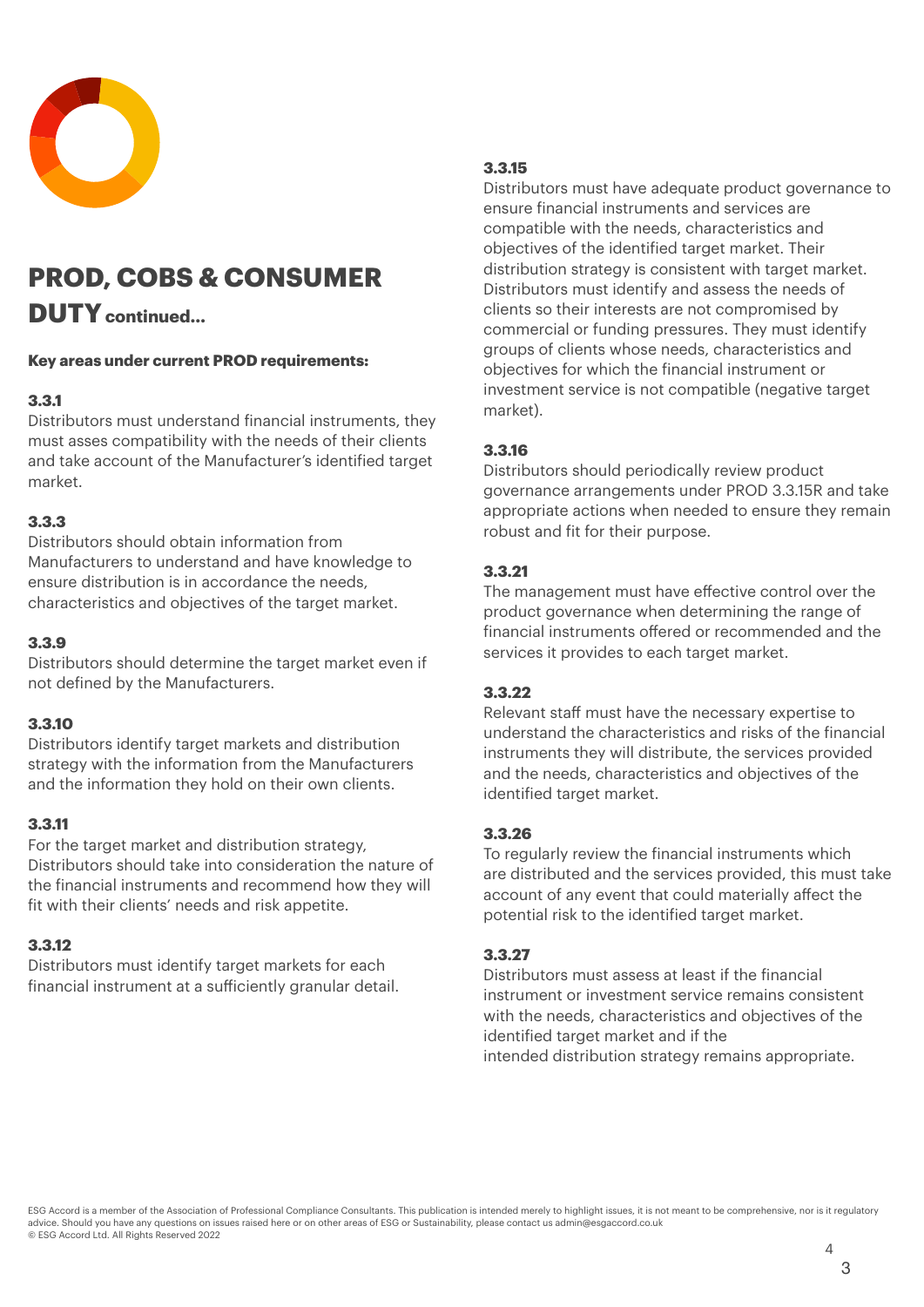

# **Financial Advice Firm**  $\frac{1}{2}$  **Figure 2** Governance - Drivers for culture / **ESG & Sustainability - Example Integration into**

**best practice\***

## **ACTION**

PROD participation is linked to the culture of a company/ firm, by how (and if) the firm articulates its purpose and values through its systems, controls, and arrangements.

Good research and due diligence starts by bringing attention to the KYC and PROD requirements. The outcome from a firm's KYC and PROD procedures drives the MiFID II participation/dialogue/due diligence with fund groups. And this equals delivering best practice advice to clients which genuinely meets their needs.

- **Decide what advice your firm will give**. Maybe it will be the whole spectrum of investment strategies under Sustainable Finance, or could stop short of full ethical investment advice and instead refer to a specialist firm.
- **Review your firms PROD Target Markets.** Do the selected funds target markets still match your client segmentation? How will you categorise your clients' preferences to span the full spectrum of funds, including ESG and Sustainable Finance?
- **Let your clients know what advice you can offer.** This can be a simple website statement or dedicated section containing information on ESG and Sustainable Finance options.
- **Update your Internal Compliance Statement and Due Diligence for Fund Groups.** Are you asking sufficient granular detail covering the Investment Space / ESG & Sustainability Spectrum?
- **KYC.** Assuming the full spectrum of funds broadly spans 6 Levels (see Page 3), you'll need a comprehensive series of questions which cover these levels and gather information about client preferences.
- **Leadership**  top down, SM&CR, to act in the best interests of ALL clients.
- **People policies** incentivised behaviour, cumulative effect (recruitment, diversity, progression etc).
- **Governance** The firm's systems and controls arrangements. How decisions are made and implemented, avoid group think, manage & reduce risk to the firm from assumptive behaviours, accommodate all views, look at the board committees.
- **Purpose**  a combination of the business model and the way a firm thinks about the social or economic contribution it provides.



\*Interpretation from SOURCE http: [role-purpose-and-governance](https://www.fca.org.uk/news/speeches/regulatory-perspective-drivers-culture-and-role-purpose-and-governance)



clast ts understally what they are being asked? ESG According the Association of Professional Compliance Consultants. This publication is intended merely to highlight issues, it is not meant to be comprehensive, nor is it regulatory<br>and a stion on issues rain and a stio advice. Showled the states raised here or on other areas of ESG or Sustainability, please contact us [admin@esgaccord.co.uk](mailto:admin@esgaccord.co.uk) 5

> **Firm decides to integrate ESG & S into firm & advice processes at each new client and review**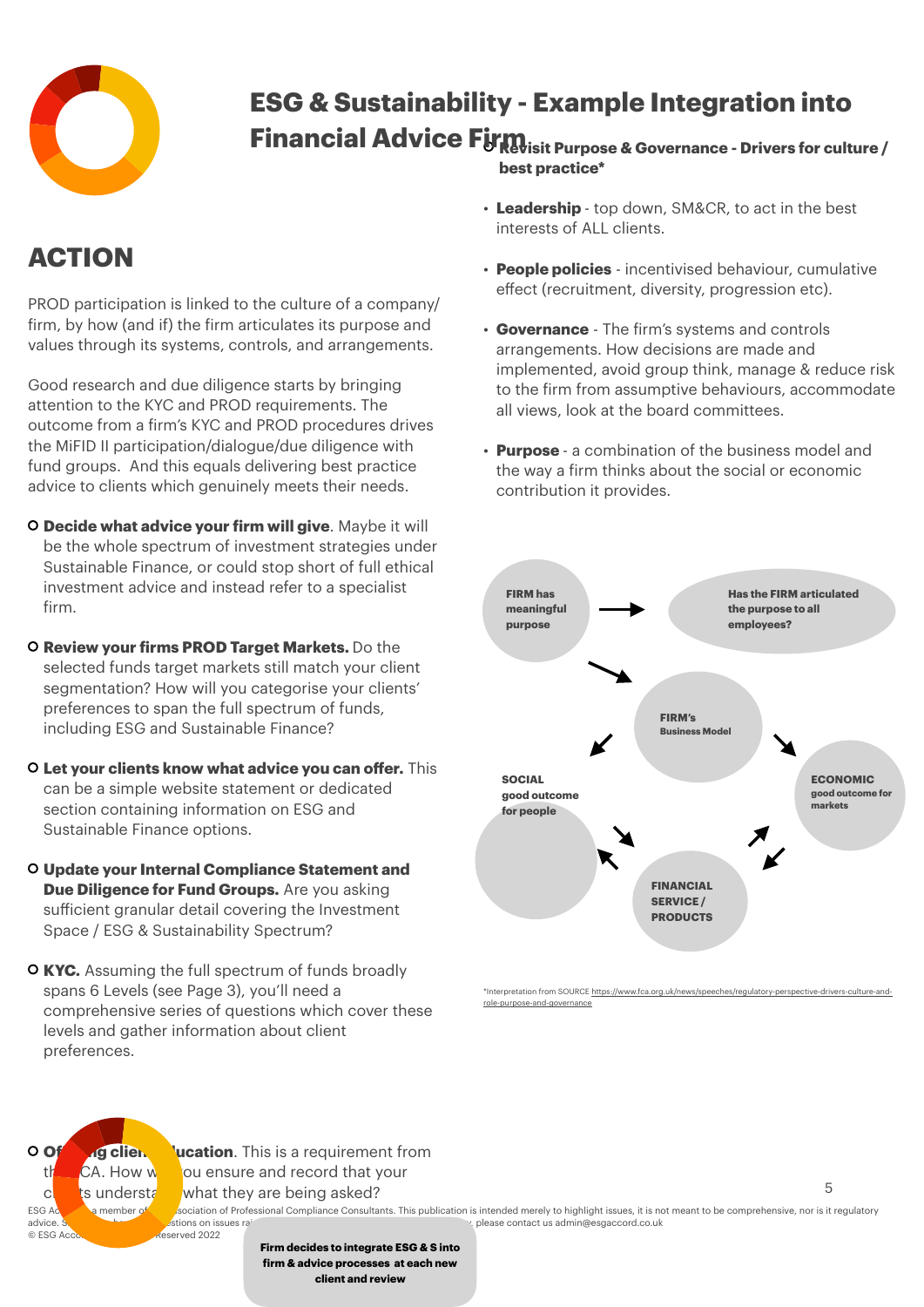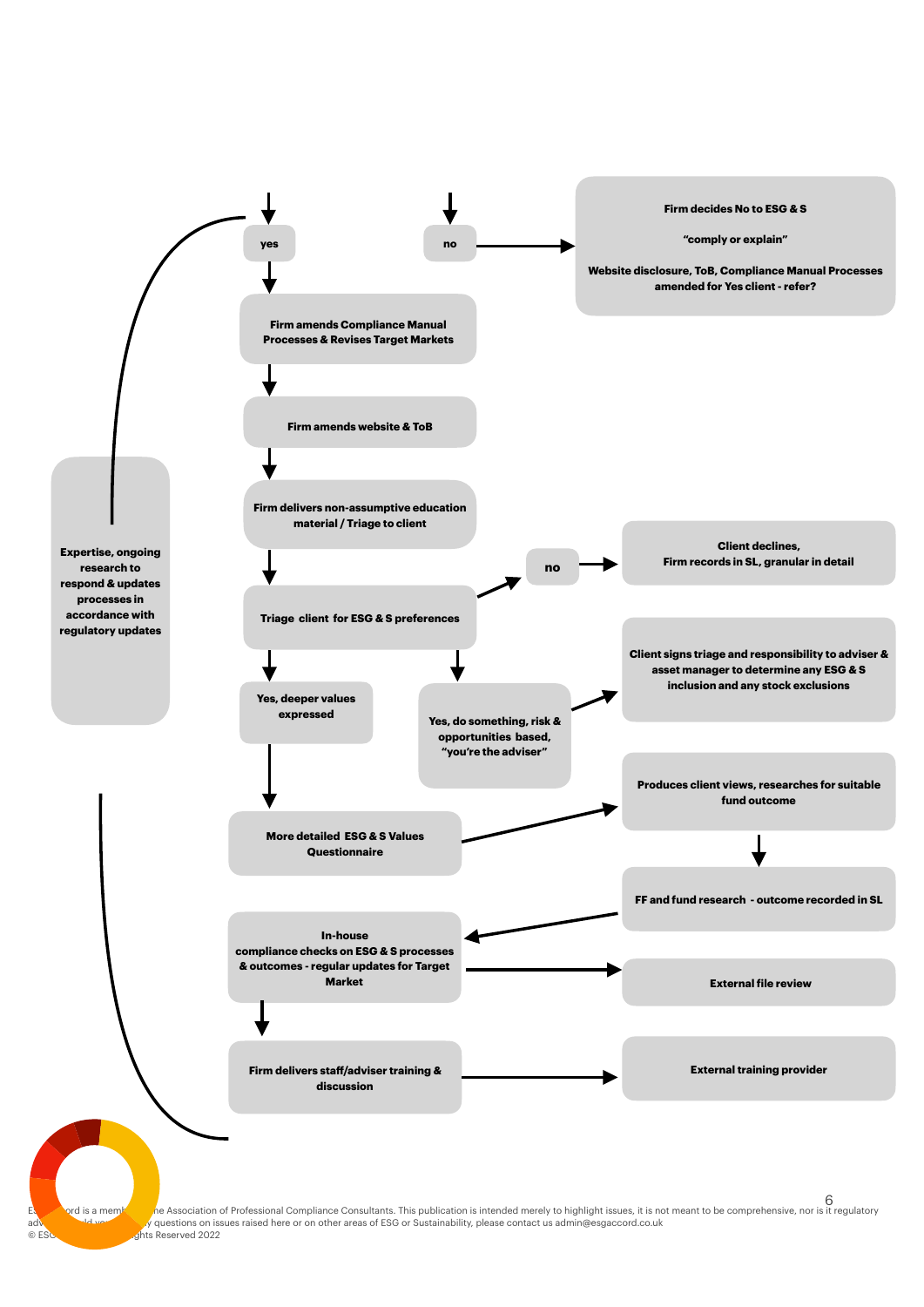**ESG ACCORD: For ALL firms striving to deliver best practice financial advice and outcomes that genuinely meet ALL client preferences.**

**Here are three key barriers to behaviour change: knowledge, cost and hassle. This is how ESG Accord can help you:**

- **Active engagement with clients** deepen your client retention over generations by upping your KYC to current PROD requirements via our Triage & Values Questionnaires (VQ) & Due Diligence Questionnaires
- **Clear communications**  website & ToB amendments, our Triage, VQ & Due Diligence Questionnaires model process to help you deliver and fully record best practice outcomes
- **Integrity** deliver your advice from a clear & neutral perspective
- **Specificity**  ready made templates, granular in detail, spanning the Sustainability spectrum, raise your market participation in this fast evolving space. Have greater ability to match funds to target (and negative target) markets
- **Demystifying** OK, you don't know what you don't know and what is it that you should learn so you can talk about all this? Our compliance framework will help you see through the fog! If you have any training needs - we are here to help
- **Modelling behaviour changes** New clients and annual reviews; start using our VQ's, see how positively staff and clients react, share the news, tell the story - a compelling incentive for client engagement at multi-generational advice
- **Tailored messages** this is for the longevity of your firm! Your client bank - wealth shift - intergenerational planning
- **Clear calls to action**  simple action via our templates, future-proofed compliance framework, sign up for a year, will up-date and respond to incoming

anges **Braviour change** - make behaviour change a central art of a con shensive strategy

**Fairness** - The ESG Accord framework covers the full ESG and Sustainable Finance spectrum - it is for ALL clients - putting client values first in a repeatable, reportable, compliance friendly way



- **Cutting costs**: Saving many work-hours and staff training costs to your firms; we've made all the templates you'll need
- **Foresight and phasing**  when you've got the right framework you can make the real planning decisions - which clients first, when to introduce? Exit planning strategy for firm - retain your value by demonstrating appropriate client segmentation
- **Making it easy** Raised likelihood of suitable outcomes!

**Get in touch**. Let's book a no obligation meeting **[admin@esgaccord.co.uk](mailto:lee@esgaccord.co.uk)  [www.esgaccord.co.uk](http://www.esgaccord.co.uk)**

7

rd is a member of a Association of Professional Compliance Consultants. This publication is intended merely to highlight issues, it is not meant to be comprehensive, nor is it regulatory auld you have any questions on issues raised here or on other areas of ESG or Sustainability, please contact us [admin@esgaccord.co.uk](mailto:admin@esgaccord.co.uk) © ESC Accord Ltd. All Rights Reserved 2022